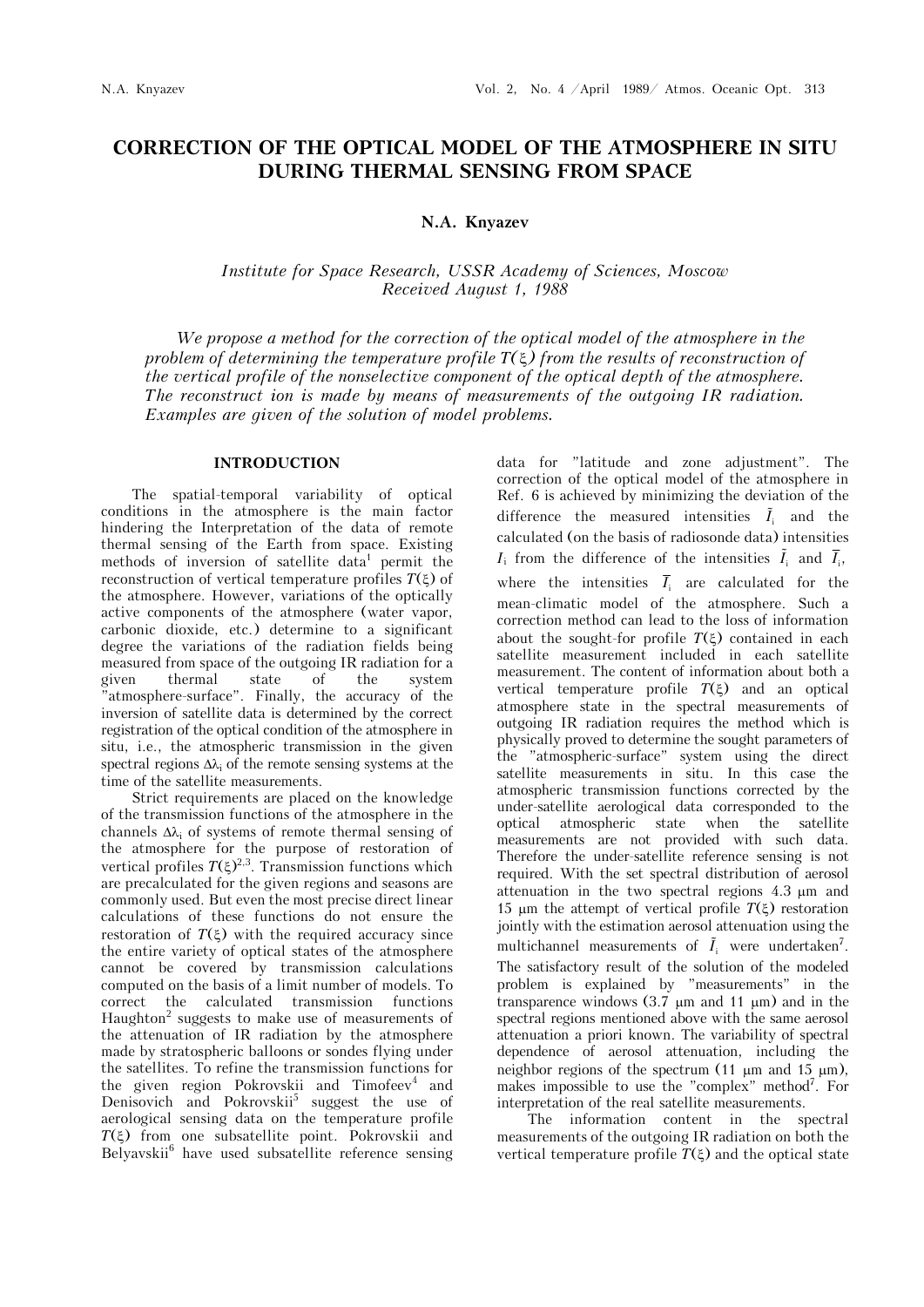of the atmosphere suggests a physically based method of determining the sought-for parameters of the system "atmosphere-surface" directly from the satellite measurements in situ. In this case the question of the identity of the transmission functions corrected by subsatellite aerological data with the optical state of the atmosphere at the time of the satellite measurements, which are not provided with such data, is obviated since subsatellite reference sensing is not required. With the spectral dependence of the aerosol attenuation in the two spectral regions 4.3 and 15 m prescribed in Ref. 7, we undertook an effort to recover the vertical profile  $T(\xi)$  along with an estimate of the aerosol attenuation from multichannel measurements  $\tilde{I}_i$  in these two spectral regions. The satisfactory result of the solution of the model problem<sup>7</sup> can be explained by the use of "measurements" in the attenuation "windows" at 3.7 and 11 m. The variability of the spectral dependence of the aerosol attenuation, including the neighboring spectral regions 11 and 15  $\mu$ m, makes it impossible to use the "complex" method in the interpretation of actual satellite measurements.

We propose to correct the optical model of the atmosphere in the solution of the problem of thermal sensing, in this work by the use of a method for recovering the optical depth which does not make use of subsatellite aerological measurements.

## **DETERMINATION OF THE OPTICAL DEPTH**

The problem of determining the profile of the optical depth  $\tau_i(0, \xi)$  from satellite measurements of the outgoing IR radiation  $\tilde{I}_i(\theta_j)$  is formulated in the following way:

$$
\min_{\Phi(\tau)\leq 1} \Phi(\tau), \quad \tau_{i} (0,\xi) \in \Omega \tag{1}
$$

Here the discrepancy  $\Phi(\tau)$  is given by

$$
\Phi(\tau) = \frac{1}{NM} \sum_{i=1}^{N} \sum_{j=1}^{M} [\tilde{I}_i(\theta_j) - I_i(\theta_j)]^2 / \sigma_{ij}^2
$$
 (2)

where  $\sigma_{ii}^2$  is the variance of measurements errors,

 $\tilde{I}_i^{}(\theta_j^{})$  are the satellite measurements, and  $I_i^{}(\theta_j^{})$  are the intensities of the outgoing IR radiation in the direction of the zenith angle  $\theta_i$  in the *i*-spectral channel (with the spectral characteristic  $\varphi_i(\lambda)$  with halfwidth  $\Delta \lambda_i$ ), calculated by minimization of  $\Phi(\tau)$  and are functions of the unknowns  $\tau_i(0, \xi)$ :

$$
I_{i}(\theta_{j}) = \varepsilon_{i}(\psi_{j}) B(T_{0}) P_{i}(0, 1, \theta_{j}) -
$$
  

$$
-\int_{0}^{1} B_{i} \{T(\xi)\} \frac{\partial P_{i}(0, \xi, \theta_{j})}{\partial \xi} d\xi
$$
 (3)

The solution of the transfer equation for longwave radiation in the form (2) is used for convenience in the

calculations. Here  $\varepsilon_i(\psi_i)$  are the effective values of the emissivity of the underlying surface in the direction  $\psi_i(\psi_i = \theta_i)$ , not taking into account the curvature of the Earth),  $B_i[T(\xi)]$  is the Plank function  $(B_i[T(\xi)]] =$  $B_{\lambda_i}$  [T( $\xi$ )] for  $\lambda_i$  from  $\Delta \lambda_i$ ), and  $\xi = p/p_0$  is the height in relative pressure units  $(p_0)$  is the normal pressure at surface level). The transmission function  $P_i(0, \xi, \theta_i)$ of the atmospheric layer  $(0, \xi)$  in the direction of  $\theta_i$  is represented in the form

$$
P_{i}(0, \xi, \Theta_{j}) = P_{i}^{s}(0, \xi, \Theta_{j}) \times P_{i}^{n}(0, \xi, \Theta_{j})
$$
(4)

as the product of the selective component  $P_i^s(0, \xi, \theta_i)$ , calculated for the given model of atmospheric transmission of the IR radiation in the absorption lines of the gaseous components of the atmosphere (taking into account  $\varphi_i(\lambda)$ , and the nonselective component of the transmission function<sup>8</sup>  $P_i(0, \xi, \theta_i) = \exp\{\eta - m_{ii}\}$  $\tau_1(0, \xi)$  where  $m_i = \sec\theta_i$  accounts for the intervening air mass. The unknown optical depth  $\tau_1(0, \xi)$ characterizes the absorption of IR radiation in the continuum and by aerosol, and also includes within itself the possible errors of calculation of the quantity  $P_i^s$  (0,  $\xi$ ,  $\theta_i$ ) due to the noncorrespondence of the real atmosphere during the satellite measurements with the mean climatic model.

An example of the calculation of the selective absorption of the atmosphere (the tropical model) in the spectral region  $10-15 \mu m$  (Ref. 8) is given in Fig. 1. Here are also shown the results of a calculation with the same resolution  $(4 \text{ cm}^{-1})$  of the absorption of the single-component (water vapor) atmosphere, and also the spectral characteristics  $\varphi_i(\lambda)$  of the spectral channels of the nonscanning (measurements of nadir) IR radiometer used onboard the satellite "Kosmos-1151", data from which are used below to recover the temperature profile of the atmosphere  $T(\xi)$ .

The use of angular measurements to determine  $\tau_i(0, \xi)$  by minimizing the discrepancy  $\Phi(\tau)$  (given by Eq. (2)) is not obligatory since their presence, by virtue of the smoothing effect of the operator of the problem, permits a decrease of the influence of the random errors of measurement  $\sigma_{ii}$ . When the spectral dependence  $\tau_i(0, \xi)$  is prescribed, for example in parametric form  $\tau_i(0, \xi) = a_i \tau_{\lambda 0}(0, \xi) (\tau_{\lambda}(0, \xi))$  is the optical depth of the atmosphere at some reference wavelength  $\lambda_0$ ), the use of multichannel measurement in the statement of the problem (1) is justified. Figure 1 also shows the spectral dependence of the absorption of the IR radiation by water vapor in the continuum  $a_i^{\text{H}_2\text{O}}$  from measurements<sup>9</sup> in the transparency microwindows, and the possible spectral dependence of the aerosol absorption  $\alpha_i^{a}$  from data given in Ref. 10 ( $\alpha_i = 1$  for  $\lambda_i = 11 \mu m$ ). The question of the relation between the continuum absorption of water vapor and the aerosol extinction still remains unsolved. This is evidently due to the difficulty of calculations of the continuum and the aerosol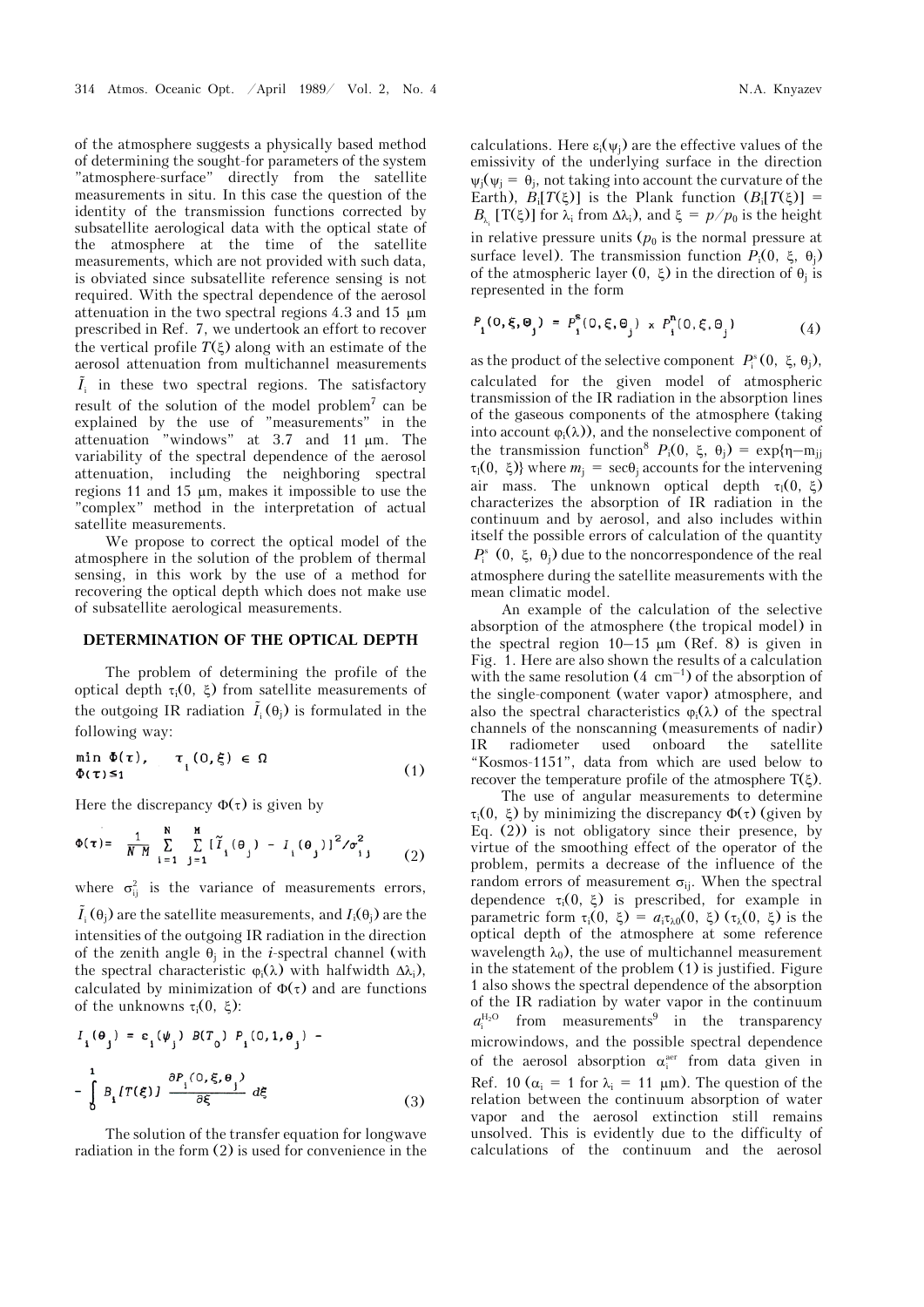absorption as well as to the strong variability of the aerosol, also in the spectral sense (see, e.g., Refs. 10 and 11). The assumption of the nonselectivity of  $\tau_i(0, \xi)$  in the interval  $\Delta \lambda_i$  is an important approximation in the solution of problem (1) using

multispectral measurements  $\tilde{I}_i(\theta_i)$ . As previously stated a parameterization of the form of  $\tau_i(0, \xi) = \alpha_I$  $\tau_{\lambda0}(0, \xi)$  is possible for the spectral dependence of the optical depth on  $\lambda_i$ .



*FIG.* 1. Curve 1 is calculated<sup>9</sup> selective absorption of IR radiation by a three-component ( $H_2O$ ,  $CO<sub>2</sub>, O<sub>3</sub>$ ) atmosphere (tropical model resolution 4 cm<sup>-1</sup>); curve 2 is the same for the one-component *atmosphere* (H<sub>2</sub>O); curve 3 is the spectral dependence  $\alpha_k^{H_2O}$  of the absorption due to water vapor *in the continuum*<sup>9</sup>; curve 4 is the same for the aerosol  $\alpha_{\lambda}^{\text{aer}}$  (Ref. 10). The spectral characteristics  $\varphi_i(\lambda)$  of the channels of the IR radiometer onboard the satellite "Kosmos-1151", used in the *restoration of T(), are also shown.*

The search for the nonselective component of the optical depth in the formulation of problem (1) leads to a set of monotonic and bounded functions  $\Omega$ , which ensures a regularized solution of the inverse problem. It is also possible to search for the solution  $\tau_i$  (0, $\xi$ ) by minimizing the discrepancy  $\Phi(\tau)$  over other, possibly rather exotic subsets  $\omega$  of  $\Omega$ . From our efforts to solve problem (1), we have made the observation that it is impossible to satisfactorily determine the optical depth  $\tau_i(0, \xi)$  from measurements in the CO<sub>2</sub> absorption band at  $15 \mu m$ . This fact is explained by the smoothing effect of the operator  $W_i(\xi)$  (the weight function) on the "true" profile  $\tilde{\tau}_i(0, \xi)$ , in the formation of the intensity  $I_i(\theta_i)$ . However, the proposed method permits the confident recovery of  $\tau_i(0, \xi)$  from angular measurements of  $I_i(\theta_i)$  in the transparency "window". In this case the results of the restoration of  $\tau_i(0, \xi)$ dependent weakly on the form of the profile of  $T(\xi)$  used in the solution of problem (1). In the search for  $\tau_i(0, \xi)$ one can use profiles  $T_s(\xi)$  recovered by the method of statistic regularization with respect to nadir measurements  $\tilde{I}_i(0^{\circ})$  in the CO<sub>2</sub> band at 15  $\mu$ m with kernels of Eq. (3) corresponding to the estimates of selective absorption for the mean-climatic model atmospheric may be applied. The solution of problem (1)

on the basis of measurements  $\tilde{I}_i(\theta_i)$  in the transparency "window" does not reliably reveal the vertical structure of the true profile  $\tilde{\tau}_i(0,\xi)$ ; however, stability of the solution  $\tau_i(0.1)$  is characteristic when the input parameter  $T_0$  is prescribed with an error of  $\sim 1.5-2$ °C. The reliable determination of  $\tau_i(0.1)$  on the basis of measurements in the transparency "window" is measurements in the transparency "window" is explained by the specific form  $(\delta$ -function shape) of the kernel of the integral equation (3) at the surface level and by the form of the weight functions  $W_i(\xi)$  in this region of the spectrum.

Figure 2 shows examples of the vertical profile  $\tau_i(0, \xi)$  restored by minimization of  $\Phi(\tau)$  Eq. (1). The initial profile (curve 1) was modeled by an exponential height distribution with superimposed aerosol absorption at a height  $h \sim 6$  km i.e., it had the form  $\tilde{\tau}(0, \xi) = 0.2 \exp\{-0.125 h(\xi)\} + 0.1 \delta(h, 6), \text{ where}$  $\delta(h, 6) = 0$  for  $h > 6$  km and  $\delta(h, 6) = 1$  for  $h \leq 6$  km. The solution of the complete problem (1) from "measurements"  $\tilde{I}_5(\theta_1)$  ( $\varepsilon_i(\phi_i) = 1$ ) of the fifth channel  $(\lambda_5 = 10.99 \text{ }\mu\text{m})$  of the scanning IR radiometer onboard the satellite "Kosmos-1151" (Ref. 8)  $(\theta_1 = 48^\circ, \ \theta_2 = 54^\circ)$  gives a smoothed profile  $\tilde{\tau}_5(0,\xi)$  (curve 2).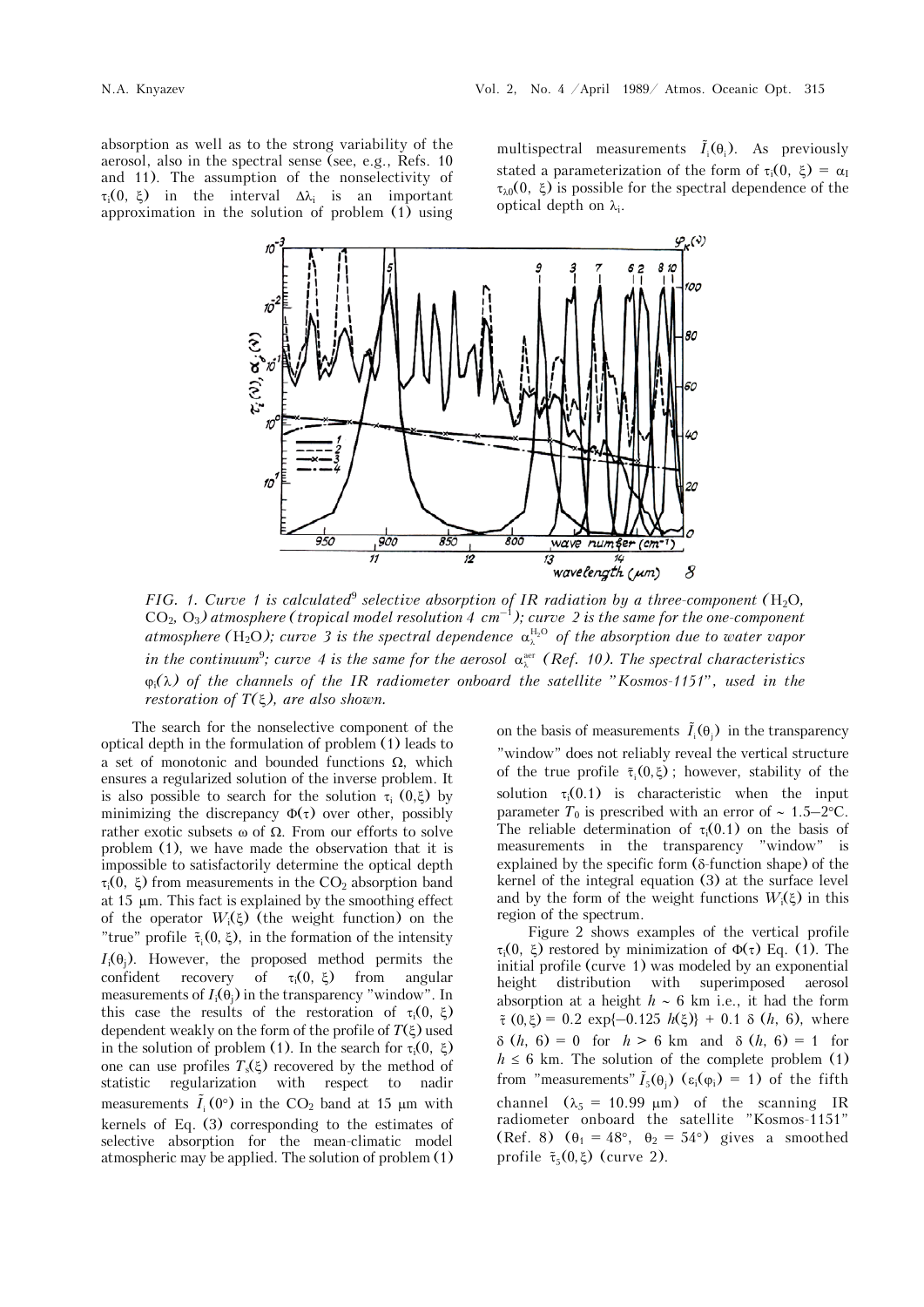

*FIG. 2. Restoration of the profile of the optical depth: 1) the initial profile; 2) the solution of the complete problem from the "measurements"*  $\tilde{I}_5(\theta)$  $(\lambda = 10.99 \mu m, \theta_1 = 48^\circ, \theta_2 = 54^\circ);$  3) similarly *as for the curve 2, but from the "measurements"*   $\tilde{I}_5(\theta_i)$  and and  $\tilde{I}_6(\theta_i)$   $(\lambda_6 = 14.14 \text{ }\mu\text{m},$  $\tilde{a}_5 = \tilde{a}_6 = a_5 = a_6$ ; 4) *similarly as for curve 3, but with a*<sup>1</sup>  *and a*1 *from Ref. 9; 5) similarly as for curve* 3, but with  $\tilde{a}_1$  from Ref. 9,  $a_5 = \tilde{a}_5$  and  $a_6 = \tilde{a}_6 / 2$ ; 6) *similarly as in curve 4 (the incomplete problem).*

The addition of "measurements"  $\tilde{I}_6(\theta_i)$  of the sixth channel ( $\lambda_6 = 14.14 \text{ }\mu\text{m}$ ) in the search for  $\tau_{\lambda}$  (0,  $\xi$ ) provides a better determination of the vertical structure of  $\tilde{\tau}_{\lambda_0}(0, \xi)$ . Here different values of the ratio  $\tilde{a}_6$  of the optical depth  $\tilde{\tau}_6(0,\xi)$  to the reference depth  $\tilde{\tau}_5(0, \xi)$   $(\lambda_0 = \lambda_5 = 11 \mu m)$  were considered. Curve 3 illustrates the solution of the ( $\tilde{a}_6 = \tilde{a}_5 = 1$ ), while curve 4 illustrates the solution of the complete problem for the spectral, dependence of  $\tilde{a}_1$  based on the measurements in Ref. 9. In both of these cases the search for  $\tau_5(0, \xi)$  (for  $\lambda_0 = \lambda_5 = 11$  µm) was performed with a priori prescribed values of  $a_i$  which were the same as "true" values  $\tilde{a}_i$  for which the initial profiles  $\tilde{\tau}_5(0, \xi)$  and  $\tilde{\tau}_6(0, \xi)$  (  $\tilde{a}_6 = a_6$ ,  $\tilde{a}_5 = a_5 = 1$ ) were modeled in cases 3 and 4. Making the prescriptions  $a_6 = a_5 = 1$  in the search for  $\tau_5(0, \xi)$  for case 4 ( $\tilde{a}_6$  from Ref. 9), there is no convergence in the minimization of  $\Phi(\tau)$  for measurement errors  $\sigma_{ii}$  corresponding to the characteristics of the IR radiometer onboard the satellite "Kosmos-1151". However, the *a priori* assignment of

other values of the parameter  $a_6$ , which also has an effect on the modeled spectral dependence  $\tau_5(0, \xi)$ ,  $\tau_6(0, \xi)$ allows one to recover  $\tau_5(0, \xi)$  (curve 5,  $a_5 = \tilde{a}_5$ ,  $a_6 = \tilde{a}_6$  / 2). In other words, for some statement of the problem (1) it is possible to estimate the spectral dependence of  $\tilde{a}_i$  of the nonselective component of the optical depth of the atmosphere from multispectral measurements  $I_i$  for given measurement errors  $\sigma_{ii}$ .



*FIG. 3.* Restoration *of the temperature profile T() (deviation from the mean-climatic model:*  $t(\xi) = \overline{T}(\xi) - T(\xi)$  without correcting for *the optical model of the atmosphere: 1) initial profile, 2) restoration with unperturbed kernels, 3) restoration with the addition of*  $\tilde{\tau}_i(0,\xi)$  *in the form of curve 1, Fig. 2 (* $\tilde{a}_i = 1$ *); 4) similarly as for curve 3, but with a*<sup>i</sup>  *as given in Ref. 9.*

### **RESTORATION OF THE TEMPERATURE PROFILE**

Using the results of the determination of the optical depth by the proposed method, it is logical to consider the possibility of the correction of the optical model of the atmosphere in the problem of thermal sensing of the atmosphere. Examples of the restoration of the vertical profile of the temperature of the temperature of the atmosphere  $T(\xi)$  by the statistical regularization method with an inexact assignment of the kernels of Eq. (3) are shown in Fig. 3. Here and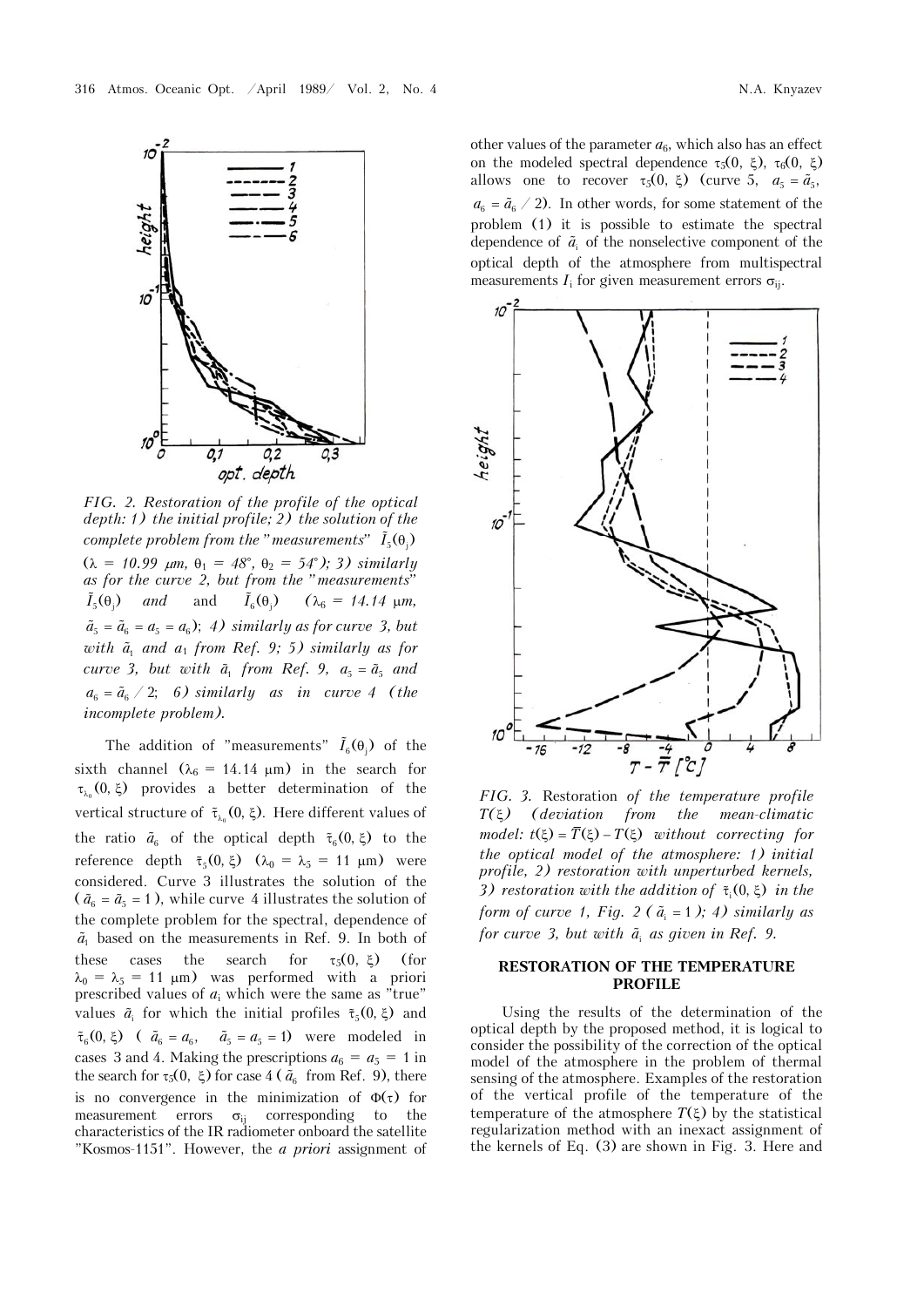below we consider solutions of the incomplete problem, i.e., the measurements  $\tilde{I}_{i}(\theta_{i})$ , calculated from Eq. (3) with the "true"  $\tilde{\tau}_i(0, \xi)$  and  $\tilde{T}(\xi)$ , were burdened by a random error of the measurements  $\sigma_{ii}$ . The level of the errors  $\sigma_{ii}$  and the set of spectral channels correspond to the characteristics of the IR radiometer onboard the satellite "Kosmos-1151" ( $\varphi_i(\lambda_0)$ , which was used to recover the  $T(\xi)$  channels, see Fig. 1).



*FIG. 4. Restoration of the temperature profile t() with correction from the results of the determination of*  $\tau_i(0, \xi)$ *: curves 1 and 2 are the same as in Fig. 3, curve 3 is the restoration with the determination of*  $\tau_i(0, \xi)$  *from the* "measurements".  $\tilde{I}_5(\theta_i)$  and  $\tilde{I}_6(\theta_i)$  ( $\tilde{\alpha}_i = 1$ ,  $\tau_i(0, \xi)$  of the form of curve 1 in Fig. 2 ( $\alpha_i = 1$ )), *curve 4 similarly as for curve 3, but with*  $\tilde{\alpha}$  *and*  $\alpha$ <sup>*I*</sup> *taken from Ref. 9, curve 5 – similarly as for curve 4, but with*  $\alpha_i = \tilde{\alpha}_i / 2$  ( $\alpha_{\lambda} = \tilde{\alpha}_{\lambda} = 1$ ,  $\lambda = 11 \text{ }\mu\text{m}$ ).

The profile  $T_s(\xi)$  (curve 2 in Fig. 3) illustrates the ability of the statistical regularization method with exact assignment of the kernels of Eq. (3) (see Ref. 1) for such errors  $\sigma_{ii}$  of the "measurements"  $\tilde{I}_i(0^\circ)$ . Restoration of the profile  $T_s(\xi)$  from the intensities  $\tilde{I}_i(0^{\circ})$  formed by the addition of the nonselective component  $\tilde{\tau}_i(0, \xi)$  to the selective absorption, with kernels corresponding to the estimates of the selective absorption  $P_i^s(0, \xi, \theta_j)$ , leads to large errors. In the case when the values  $\tilde{\tau}_i(0, \xi)$  are of the form of curve 1 in Fig. 2 and are identical for all the spectral channels ( $\tilde{\alpha}_i$  = 1), the errors in the determination of the profile  $\tilde{T}(\xi)$  (curve 1 in Fig. 3) reach 8–10<sup>o</sup>C (curve 3). For  $\tilde{\tau}_i(0,\xi)$  with the spectral dependence of  $\tilde{\alpha}_i$  given in Ref. 9, these errors reach 20°C (curve 4). Depending on the form both of  $\tilde{\tau}_i(0, \xi)$  and of the "true" profile  $\tilde{T}(\xi)$ , the errors in the determination of  $T_s(\xi)$  using the calculations of  $P_i^s(0, \xi, \theta_i)$  corresponding to the mean-climatic model of the atmosphere can reach even higher levels.

The accuracy of determination of the vertical structure  $T_s(\xi)$  depends on the ratio of the unknown nonselective component  $\tilde{\tau}_i$  (0,  $\xi$ ) to the magnitude of the selective absorption (for the chosen spectral channels  $\Delta\lambda_i$ ). For neutral spectral dependence  $\tilde{\tau}_i$  (0,  $\xi$ ) ( $\tilde{\alpha}_i$  = 1),  $T_s(\xi)$  is poorly determined only in the lower layers of the atmosphere (curve 3) since the values  $\tilde{\tau}_i(0, \xi)$  in this case are comparable with the selective absorption in the channels at the edge of the  $CO<sub>2</sub>$  band at 15  $\mu$ m, the intensities of the outgoing IR radiation in which are determined by the atmospheric radiation in these layers. For the spectral dependence  $\tilde{\tau}_i (0, \xi)$  given in Ref. 9, taking into account the possible correction of the calculated values of  $P_i^s(0, \xi, \theta_i)$  which are used to recover  $T_s(\xi)$  is also important and for the same reason in the upper layers of the atmosphere.

The solution of problem (1) enables one to correct the kernels of Eq. (3) and to improve the determination of the vertical profile  $\tau_i(\xi)$ . The result of the restoration of the profile  $\tau_i(0, \xi)$  with the corresponding correction of  $P_i(0, \xi, \theta_i)$  according to Eq. (4) enables one to determine the profile  $T_s(\xi)$  (curve 3 in Fig. 4) almost with the same accuracy as for the exact assignment of the kernels of Eq. (3). Using a priori knowledge of the spectral dependence of  $\tilde{\tau}_i$  (0,  $\xi$ ) ( $\alpha_i = \tilde{\alpha}_i$ ), the correction of the optical model leads to the same results (curve 4). However, also for Inexact knowledge of the spectral dependence  $\tilde{\tau}_i(0, \xi)$  ( $\tilde{\alpha}_i$  from Ref. 9, but the correction of  $P_i(0, \xi, \theta_i)$  from the results of the restoration of  $\tau_i(0, \xi)$  corresponding to curve 5 in Fig. 2 with  $\alpha_i = \tilde{\alpha}_i / 2$ , the profile  $T_s(\xi)$  is determined with the same degree of success (curve 5 in Fig. 4). The poor sensitivity to the possible errors in the parameterization of the spectral dependence of the nonselective component  $P_i^{\text{n}}(0, \xi, \theta_j)$  of the transmission function of the channels in the  $CO<sub>2</sub>$  absorption band at 15  $\mu$ m in the determination of  $T<sub>s</sub>(\xi)$  can be explained by the smoothing effect of the weight function  $W_i(\xi)$  (the kernels of Eq. (3)), the form of which are not that of the